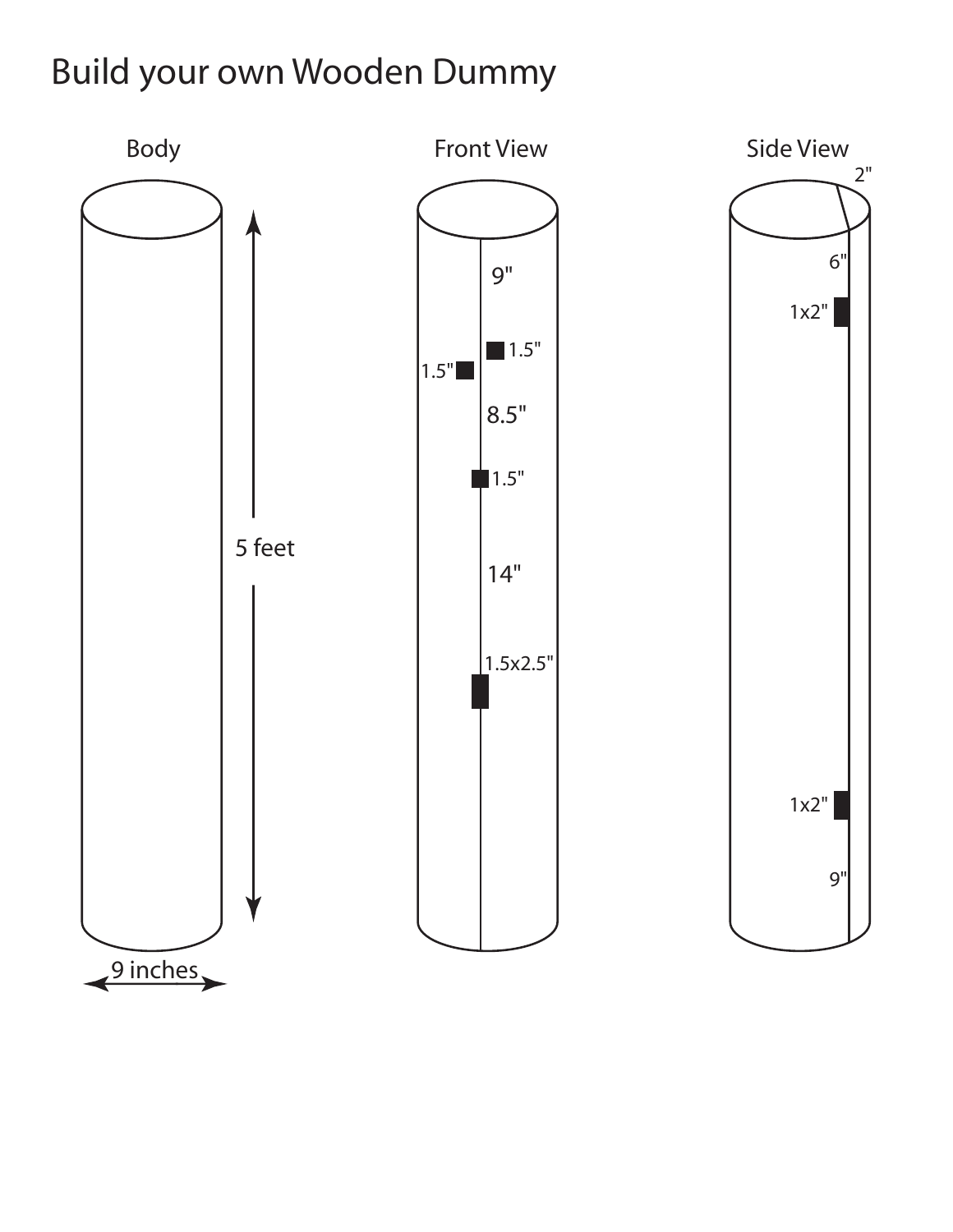Transfering your measurements to your dummy is a little tricky. Mostly because it's hard to find a log that is exactly 9 inches in diameter.

> **First:** make a center line. I did this by laying a long straight edge along the body while it was on my saw horses.



**Second:** Find the center point. Measure the circumference of your body. I was lucky and it came out to be 28". Divide your measurement by 4 to come up with quater marks. For example: 28 divided by 4 is 7. so I made a mark every 7 inches around the body. I then connected the dots. Where the lines intersect is the center point.

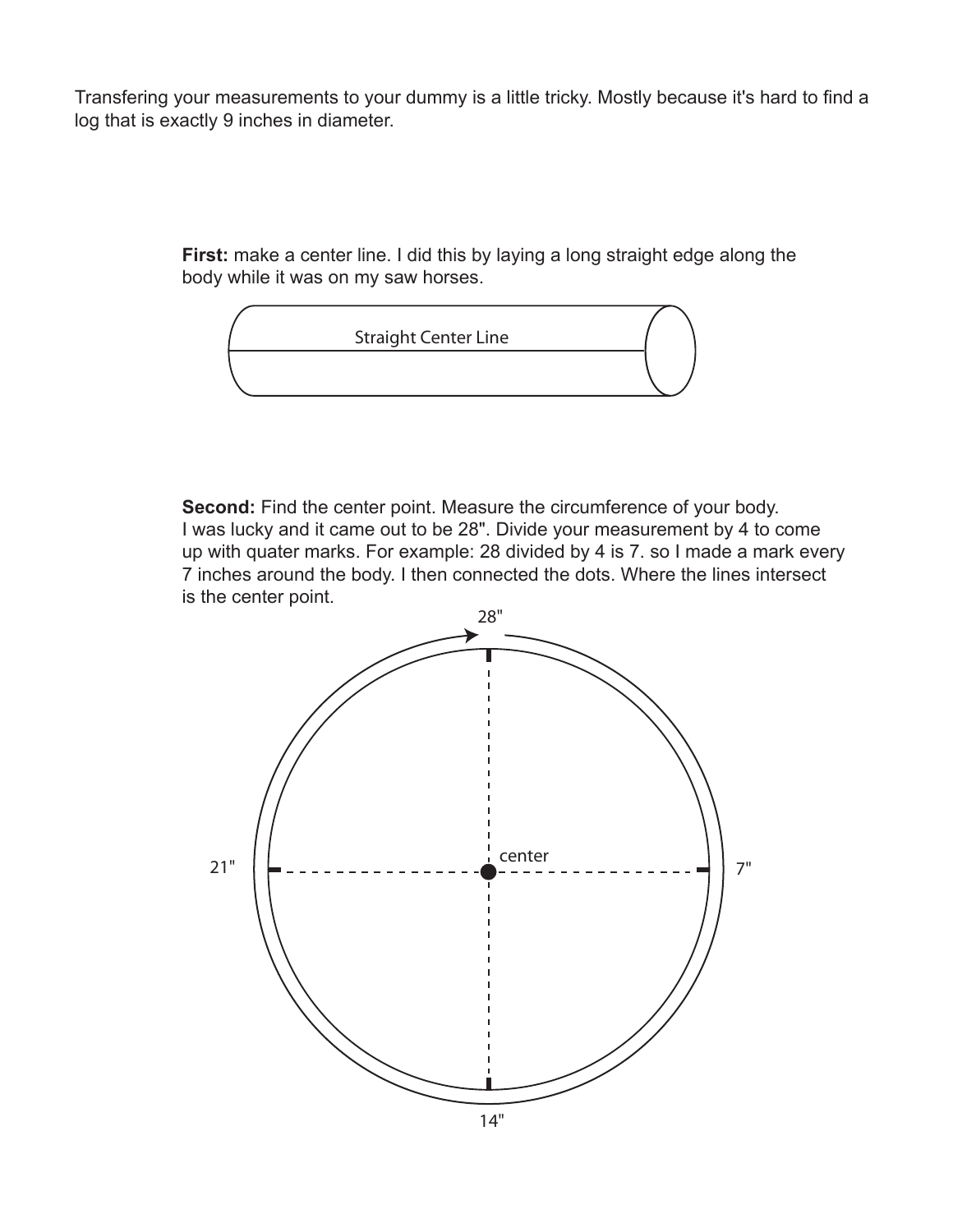**Third: Find the angles of your arms.** Make a protractor out scrap 1x2s. Draw a center line down the center of each arm of the protractor. Attache the protractor to your dummy body at the center point. When i made my protractor I just used a long enough screw to go through the protractor and into the dummy center point.

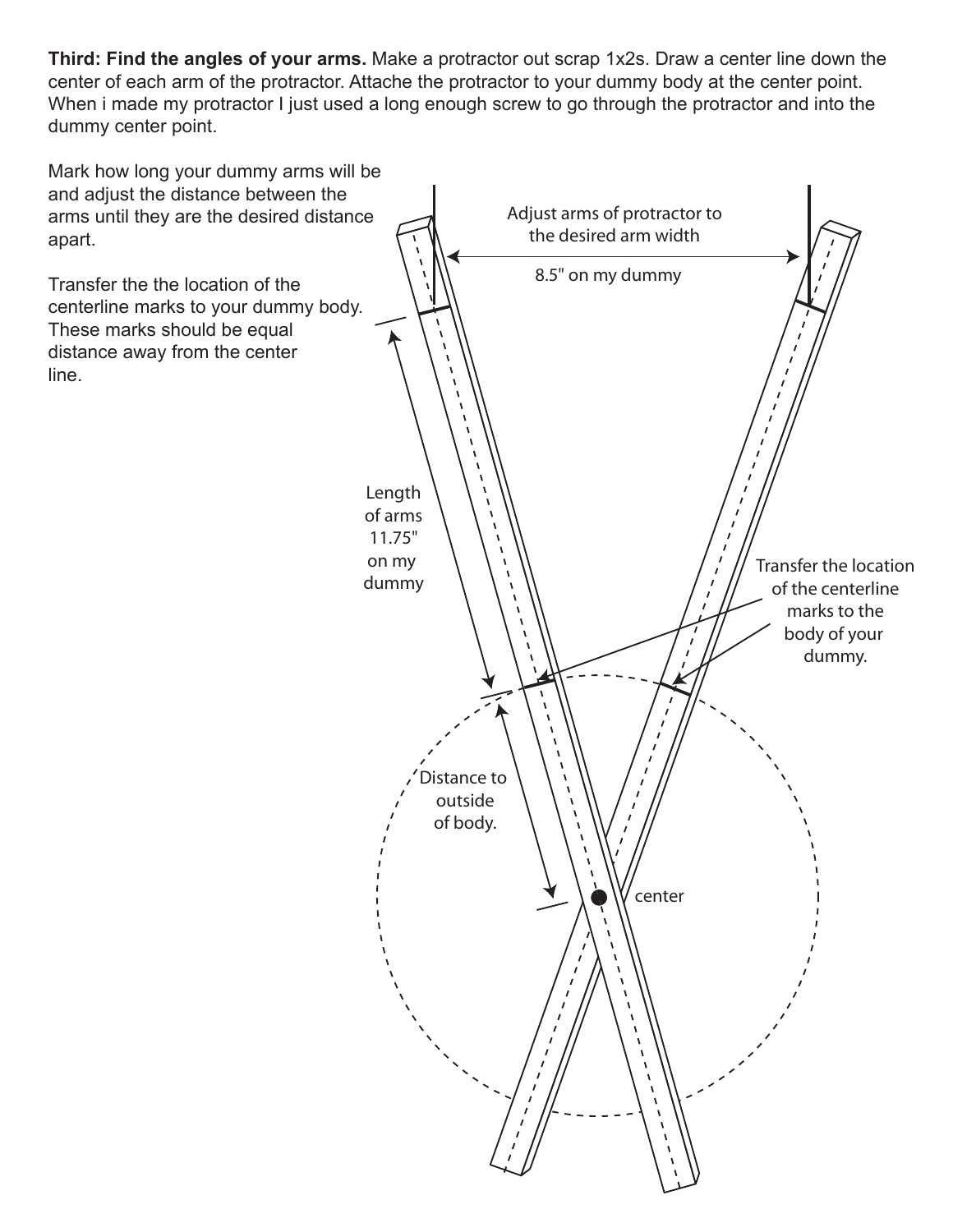

**Extend the marks down the length of the wooden dummy body.** When you transfer the markks for your arm holes make sure that you center the top arm holes on these lines. After you get all your makrs in place, double check just to make sure and then you can start drilling and chiseling.

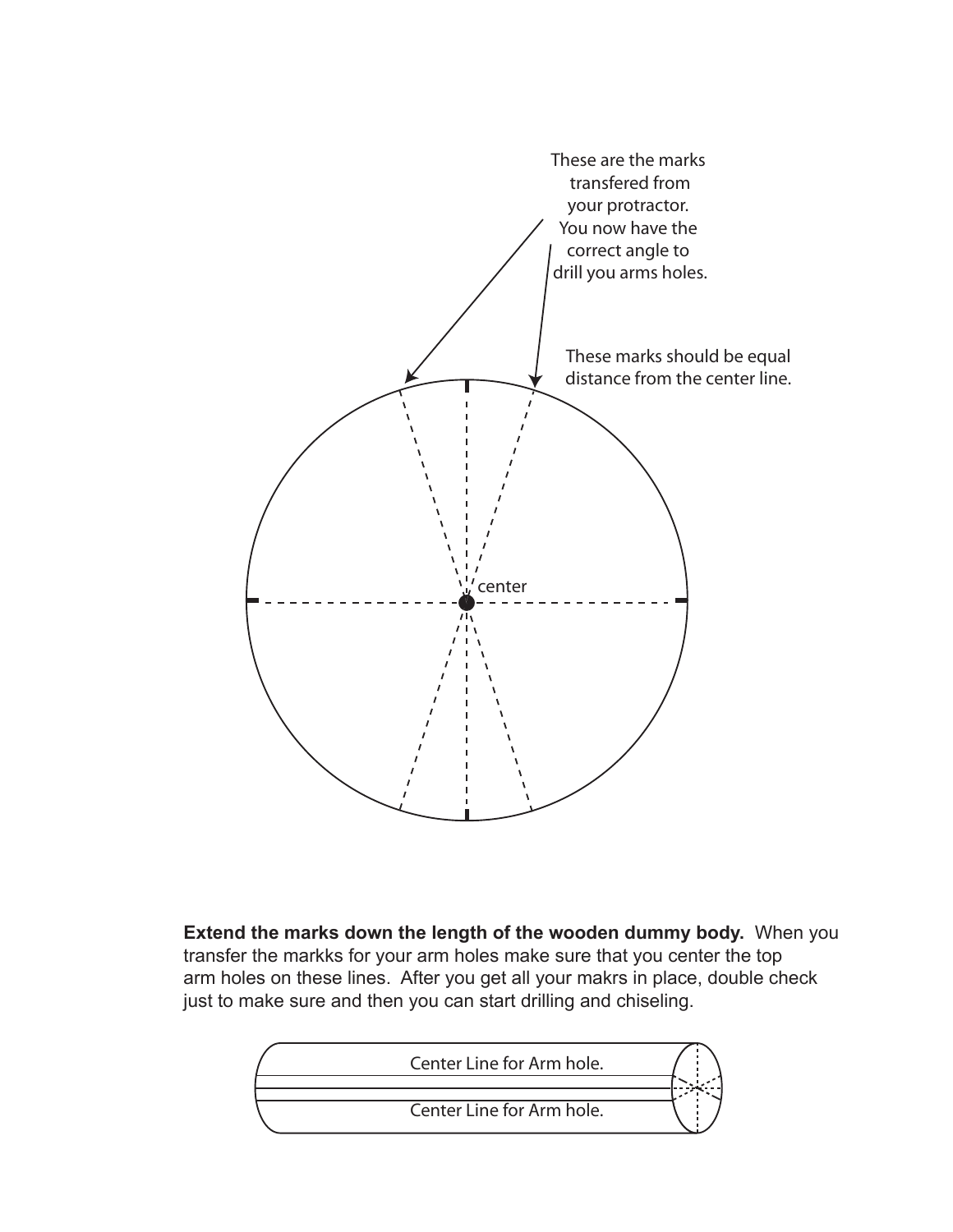